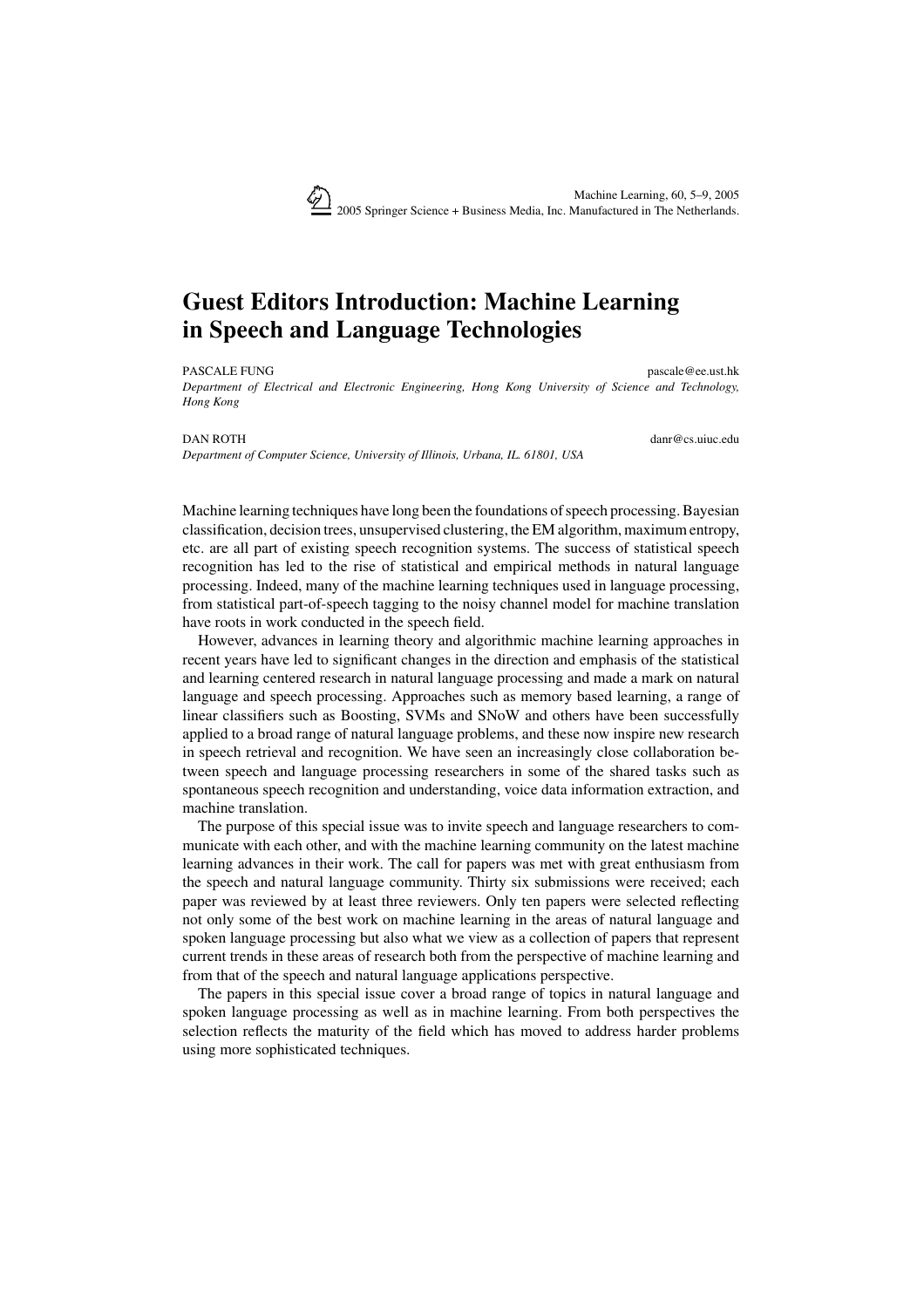#### 6 P. FUNG AND D. ROTH

Early work in empirical methods in natural language processing was influenced by the success of statistical speech recognition and was dominated by relatively simple statistical methods. Many of the early works, from statistical part-of-speech tagging (Church, 1988; Church & Mercer, 1993) to the noisy channel model for machine translation, have roots in work conducted in the speech field.

Most of the early works can be viewed as based on generative probability models, which provide a principled way to the study of statistical classification. In these models, it is common to assume a generative model for the data, estimate its most likely parameters from training data and then use Bayes rule to obtain a classifier for this model. Naturally, estimating the most likely parameters involves making simplifying assumptions on the generating model.

Advances in Learning Theory and algorithmic Machine Learning in the last few years resulted in developing a better understanding of the relations between probabilistic models of classifications and discriminative models and had a significant effect on work in natural langauge processing. It has become clear (Roth, 1998, 1999) that probabilistic classifiers make use of the same representations as other existing classifiers, namely, a linear representation over some feature space. As a result, it is possible to keep using the same representation, but develop other ways of parameter estimation, driven directly by the eventual goal, to support better predictions (Collins, 2001). This understanding has led to a vast use of discriminative approaches such as memory based learning and a range of linear classifiers such as Boosting, SVMs, Winnow and Perceptron, all successfully applied to a broad range of natural language problems. It also inspired new research in speech retrieval and recognition.

The recent emphasis on discriminative methods applies not only to simple classification problems but also to machine learning work on more complex structured models.

Many problems in natural language processing involve assigning values to sets of variables where a complex and expressive structure can influence, or even dictate, what assignments are possible. Tasks such as labeling part-of-speech tags to the words of a sentence, many segmentation (e.g., shallow parsing) and parsing problems are key examples of such tasks.

Traditionally, solutions to these problems were generative, as represented by HMM models for sequence learning problems and shallow parsing. More recently, when people have started to use more discriminative methods for classification, structured problems were addressed by decoupling learning from the task of maintaining structured output. Only after estimators are learned for each local output variable are they used to produce global output consistent with the structural constraints. Discriminative HMM, conditional models (Punyakanok & Roth, 2001; McCallum, Freitag, & Pereira, 2000) and many dynamic programming based schemes used in the context of sequential predictions fall into this category.

Another class of solutions has been developed by realizing that even for complex models there is a way to incorporate dependencies among the variables into the learning process, and directly induce estimators to optimize a global performance measure (Roth, 1999; Lafferty, McCallum, & Pereira, 2001; Collins, 2002). Understanding the tradeoffs between different approaches to learning is currently an active area of research (Punyakanok et al., 2005).

Several of the papers in this special issue can be viewed from this perspective—they study discriminative models of learning in the context of structure learning.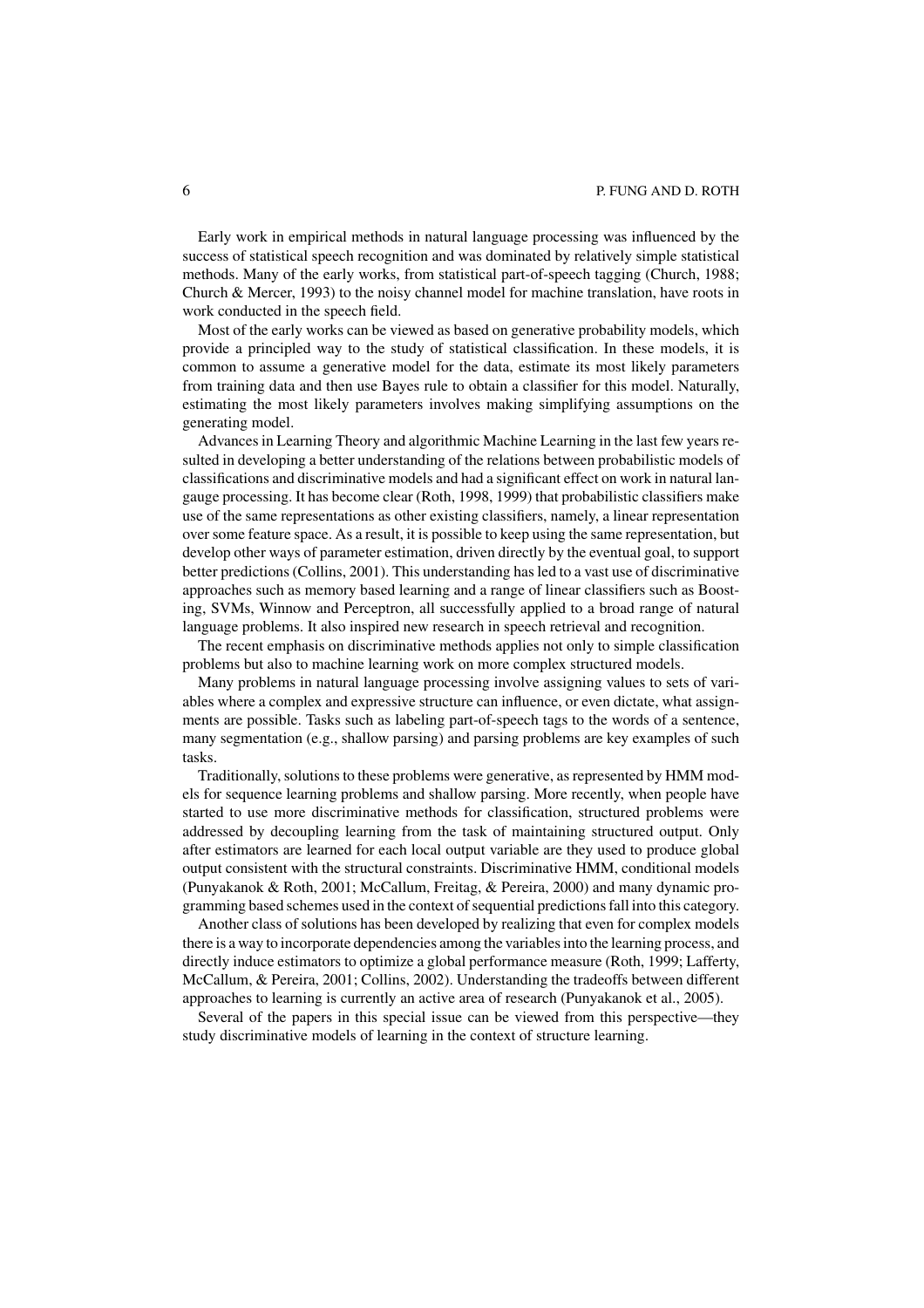# GUEST EDITORS INTRODUCTION 7

The work of Pradhan et al., is concerned with an area of growing interest to the natural language processing community—that of shallow semantic parsing (semantic role labeling)—the process of assigning a *who did what to whom, when, where, why, how* etc. structure to plain text (Carreras & Màrquez, 2004; Kingsbury & Palmer, 2002). They view the problem as a phrase segmentation and identification process, and apply a process which decouples the learning of word-based classifiers (in this case, a support vector machine classifier identifying, for example, words that are inside a specific verb argument) from that of enforcing some simple sequential constraints; basically following a conditional model paradigm (Punyakanok & Roth, 2001; McCallum, Freitag, & Pereira, 2000).

Carreras, Marquez and Castro, on the other hand, also study a phrase segmentation problem, but develop an approach in which the learning algorithm is coupled with a level of inference that enforces some constraints among a number of classifiers. They learn by using a version of the perceptron learning algorithm in which feedback is driven by global, task level error.

Vast use of linear learning algorithms such as perceptron and its variations has been one of the characteristics of the move to discriminative models mentioned above. Shen and Joshi develop variants of perceptron in the context of *Ranking* tasks, which lie between classification and regression problems, and use them for parsing problems and machine translation.

The paper by Alshawi also makes use of variants of on-line linear learning algorithms such as perceptron and winnow in the multiclass setting this time, but develops versions of these that are more suited to the limited feedback setting, while sharing the efficiency advantages of the standard ones. Alshawi studies these algorithms in the context of spoken language applications that adapt from feedback rather than being trained in batch mode, such as that of utterance classification.

The great amount of work on discriminative learning algorithms, especially linear learning algorithms, brought more attention to work on features. When using linear learning algorithms it is necessary to learn over expressive features. In most cases, this is done explicitly by extracting features that are local conjunctions (*n*-grams) of words, part-of-speech tags or other pieces of information available in the input. For algorithms like support vector machines and perceptron, it is possible to generate features implicitly, via the notion of *kernels*.

In the last few years there has been interest in the natural language community in developing kernels that are appropriate for NLP applications (Collins & Duffy, 2002; Cumby & Roth, 2003). Although there have been several studies which considered the advantages and disadvantages of using explicit feature generation vs. implicit kernels (Cumby & Roth, 2003; Kudo & Matsumoto, 2003) the study of expressive kernels is very important for natural langauge applications.

Cortes and Mohri study kernel methods that can deal with variable length sequences or, more generally, distributions given by weighted automata, and are useful in applications such as spoken-dialog classification.

In addition to variants of perceptron, winnow and support-vector-machine that were used in several papers discussed above, another class of linear models that is popular in natural language applications is that of maximum entropy models. In maximum entropy based classifiers a conditional distribution is estimated as a log-linear model over a collection of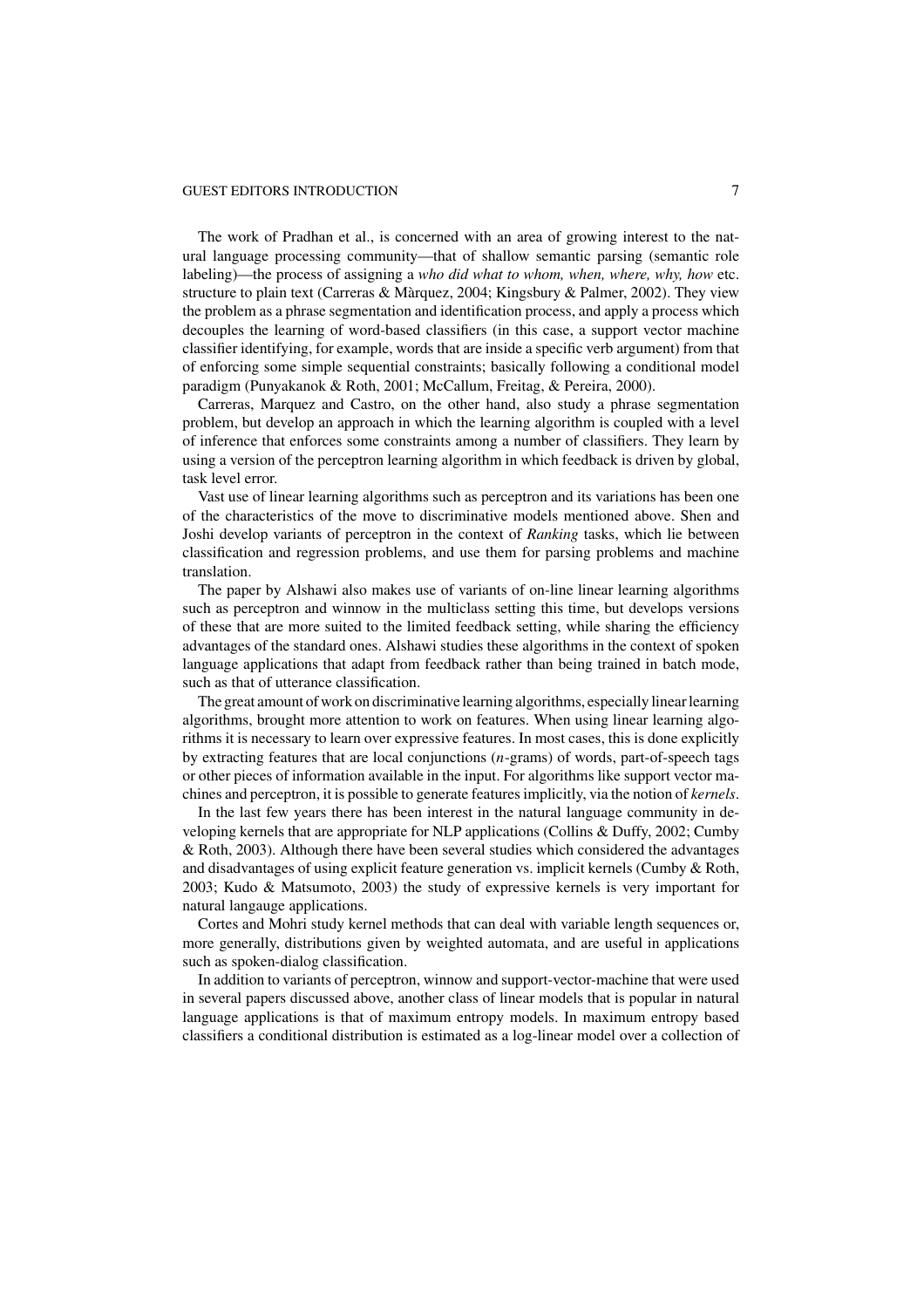### 8 P. FUNG AND D. ROTH

features. Garcia-Varea and Casacuberta make use of these features in order to add contextual information to statistical lexicon and improve the performance of the statistical translation systems. Kazama and Tsujii extend the standard maximum entropy model in an attempt to alleviate data sparseness in parameter estimation. This is done by developing a form of regularization—allowing the use of box-type inequality constraints, where equality can be violated up to certain predefined levels.

While all papers discussed so far developed machine learning techniques in the context of natural language applications, the last three papers make more direct use of statistical techniques.

Two papers, by Emami and Jelinek and by Wang et al. address the long standing challenge of incorporating higher level information other than lexical n-grams to language models. Incorporating structural information in language models proved to be beneficial to machine translation tasks. Statistical n-gram models have enjoyed widespread use mostly because they are computationally efficient with relatively good performance. However, n-grams do not capture the long distance dependency between words in a sentence, nor do they encapsulate any syntactic structure. A huge amount of training data is required for a robust n-gram model. Above-mentioned papers in this issue attempt to alleviate these problems using different learning models. Emami and Jelinek propose a neural probabilistic model in a syntactic based language model. In their approach, each token is associated with a feature vector representing its history, the neural network then estimates the next probable word given a concatenation of input feature vectors. According to them, the neural network can handle larger vocabularies with longer contexts then n-gram models. Their experimental results on large test sets have shown great promise for using neural net based syntactic language models. The approach of Wang et al. also incorporates various higher level information about words, such as syntax and semantics, in a unified probabilistic framework. They propose the latent maximum entropy principle to estimate the hidden hierarchical structure of natural language without requiring explicit parse tree or semantic labels, thus alleviating the sparse data problem.

Finally, the paper by Turney and Littman makes use of relatively well-known methods, based on the vector space model of information retrieval, to address new semantic level processing questions—verbal analogy questions of the type found in SAT exams.

Overall, this special issue reflects both a variety of machine learning and statistical methods that are at the center of the research in natural language and spoken language processing, and a range of applications studied in these areas. Papers in this issue provide a particularly good example for works that advance the research both from the machine learning and from the language processing perspective, and in this way exemplify the potential advantages of interaction between learning and language research. We hope that it will encourage further communication and interaction between these research communities.

## **Acknowledgments**

We would like to sincerely thank all of the authors and the many reviewers that contributed to this special issue. Special thanks go the Machine Learning Journal editorial staff.